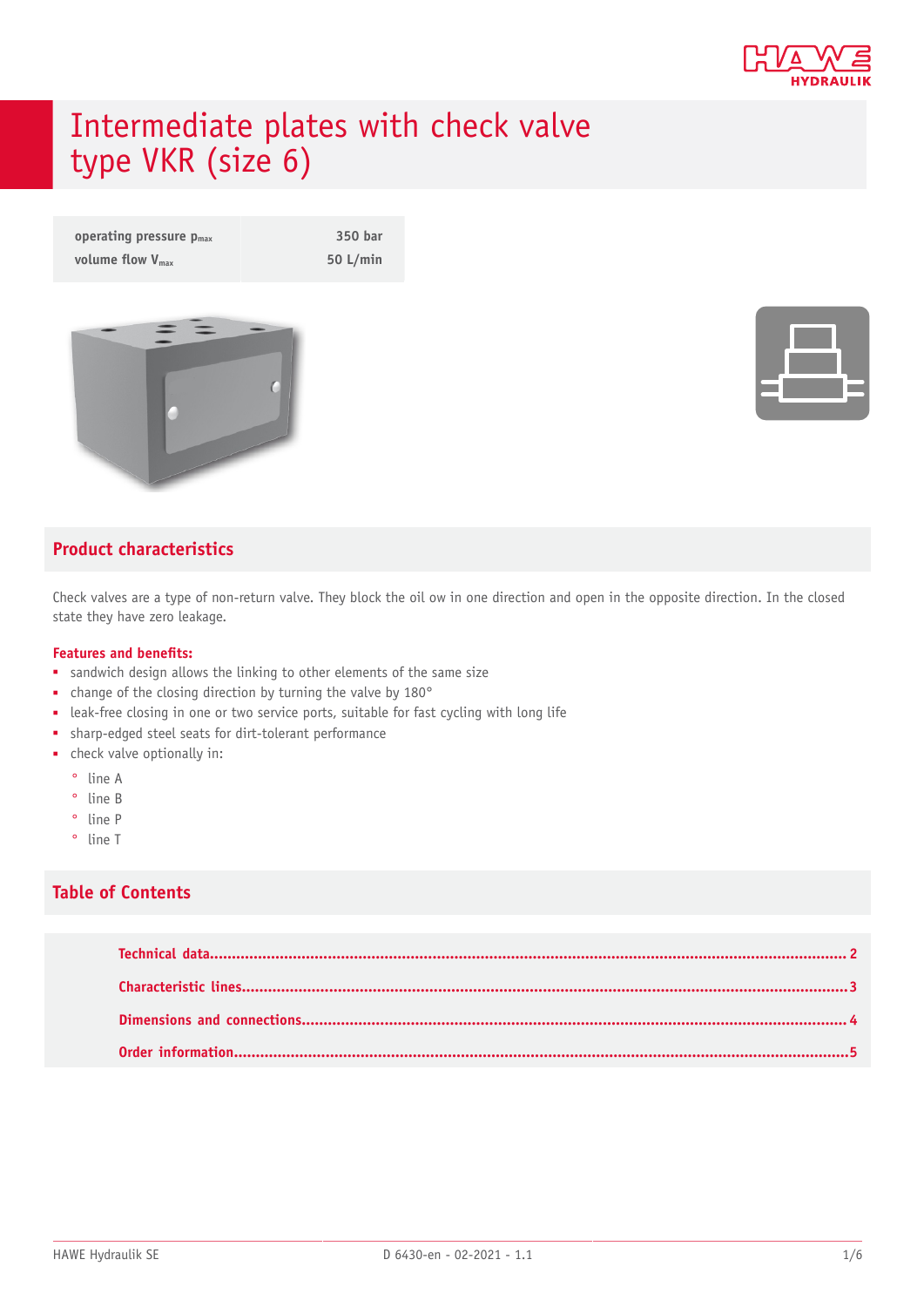

## <span id="page-1-0"></span>**Technical data**

### **General**

| type                | seated valve, spring-loaded |
|---------------------|-----------------------------|
| design              | intermediate plate valve    |
| weight              | $0.8$ kg                    |
| ambient temperature | $-30$ to $+50$ °C           |
| mounting position   | arbitrary                   |
| connection size     | ISO4401-03-02-0-05 (NG06)   |

### **Hydraulic parameters**

Hydraulic fluid: mineral oil according to DIN 51524, other media on request

| max. operating pressure         | 350 bar                                 |
|---------------------------------|-----------------------------------------|
| max. volume flow                | 50 $L/min$                              |
| hydraulic fluid temperature     | $-30$ to $+70$ °C                       |
| viscosity                       | 10-600 mm <sup>2</sup> /s               |
| permissible degree of pollution | max. class 22/19/16 according ISO 4406  |
| filter recommendation           | filter retention rate $\beta_{25} > 75$ |
| opening pressure                | $0.5$ bar                               |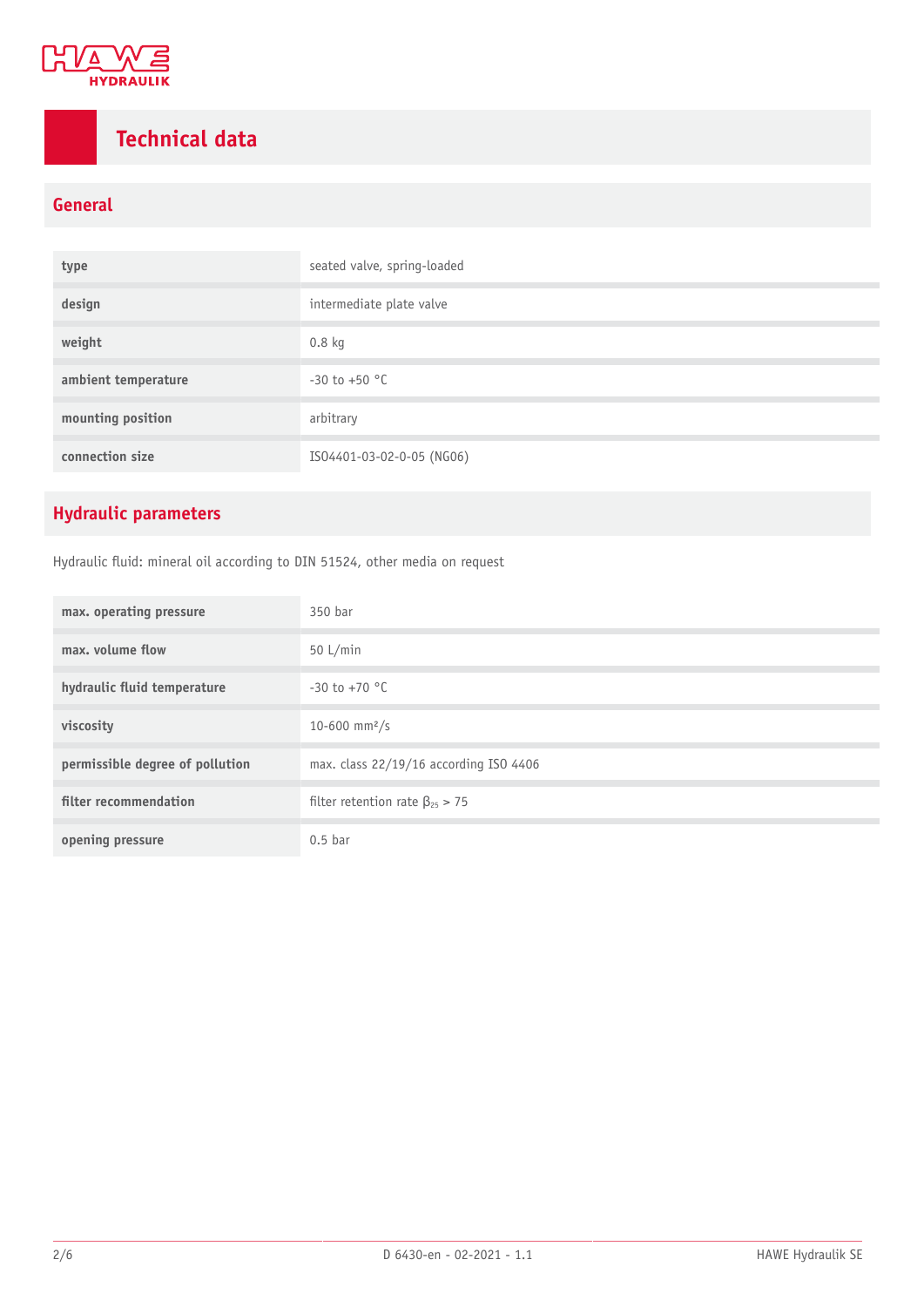

## <span id="page-2-0"></span>**Characteristic lines**



measured at hydraulic fluid temperature 50 °C, viscosity 21 mm<sup>2</sup>/s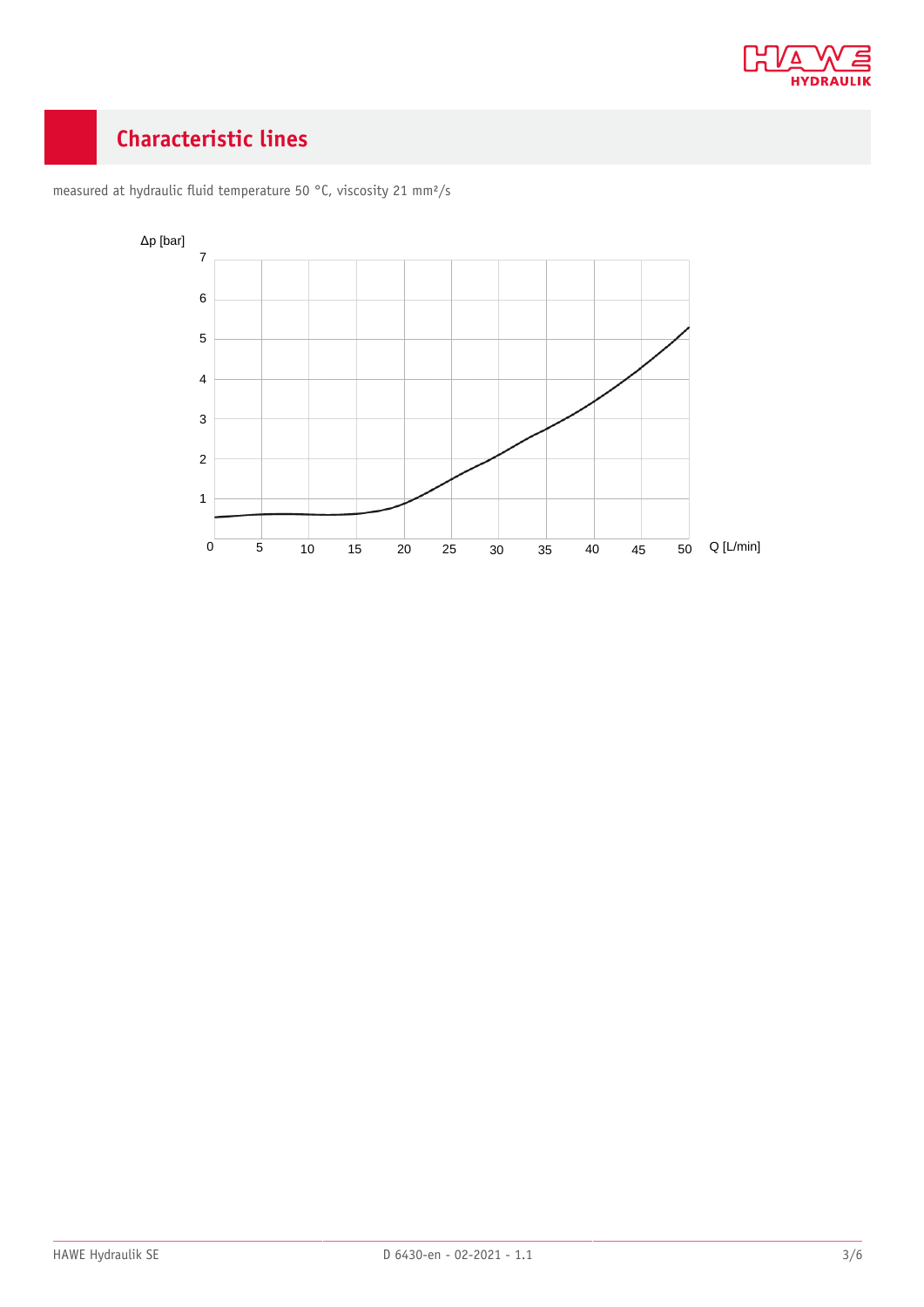

## <span id="page-3-0"></span>**Dimensions and connections**

Dimensions are given in mm.

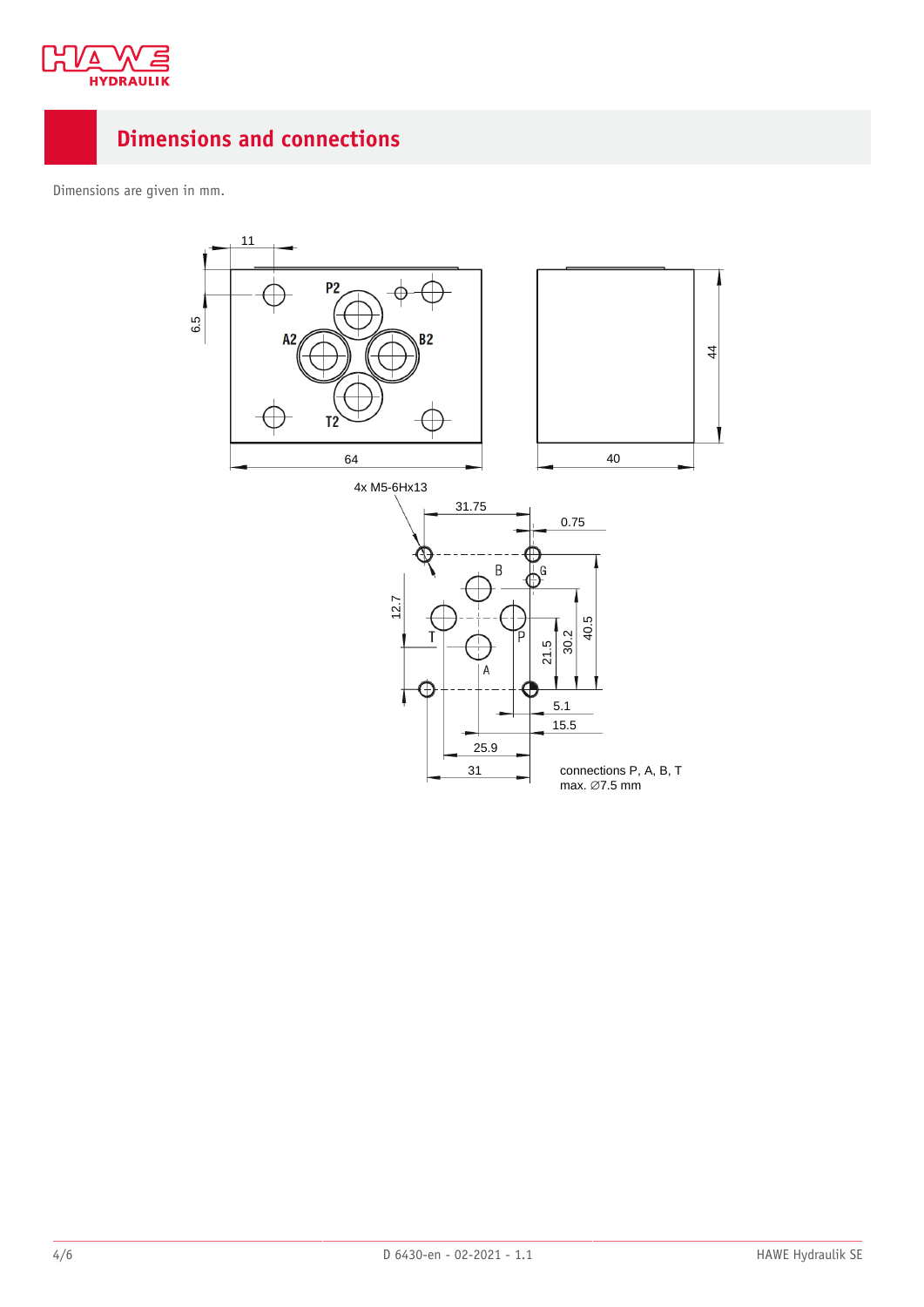

## <span id="page-4-0"></span>**Order information**

### **Type code**

| <b>VKR</b> | <b>ZP06</b> | $\mathsf B$ | 05             |                  |                                                                    |
|------------|-------------|-------------|----------------|------------------|--------------------------------------------------------------------|
|            |             |             |                | opening pressure | standard opening pressure 0.5 bar (other pressures on request)     |
|            |             |             | check valve in | $\sf P$          | line P, free flow to the actuator                                  |
|            |             |             |                |                  | ≸<br>$\mathbb T$<br>P<br>Ė.<br>À<br>Ť                              |
|            |             |             |                | $\mathsf A$      | line A, free flow to the actuator                                  |
|            |             |             |                |                  | $\mathbb{R}^*$<br>$\overline{P}$<br>$\overline{A}$<br>$\sf T$<br>B |
|            |             |             |                | $\top$           | line T, free flow to the actuator                                  |
|            |             |             |                |                  | $\mathbf{I}$<br>ъ<br>F<br>'B                                       |
|            |             |             |                | $\sf B$          | line B, free flow to the actuator                                  |
|            |             |             |                |                  | Τ.<br>F<br>'A                                                      |
|            | size        | $\sqrt{6}$  |                |                  |                                                                    |
| type       | check valve |             |                |                  |                                                                    |